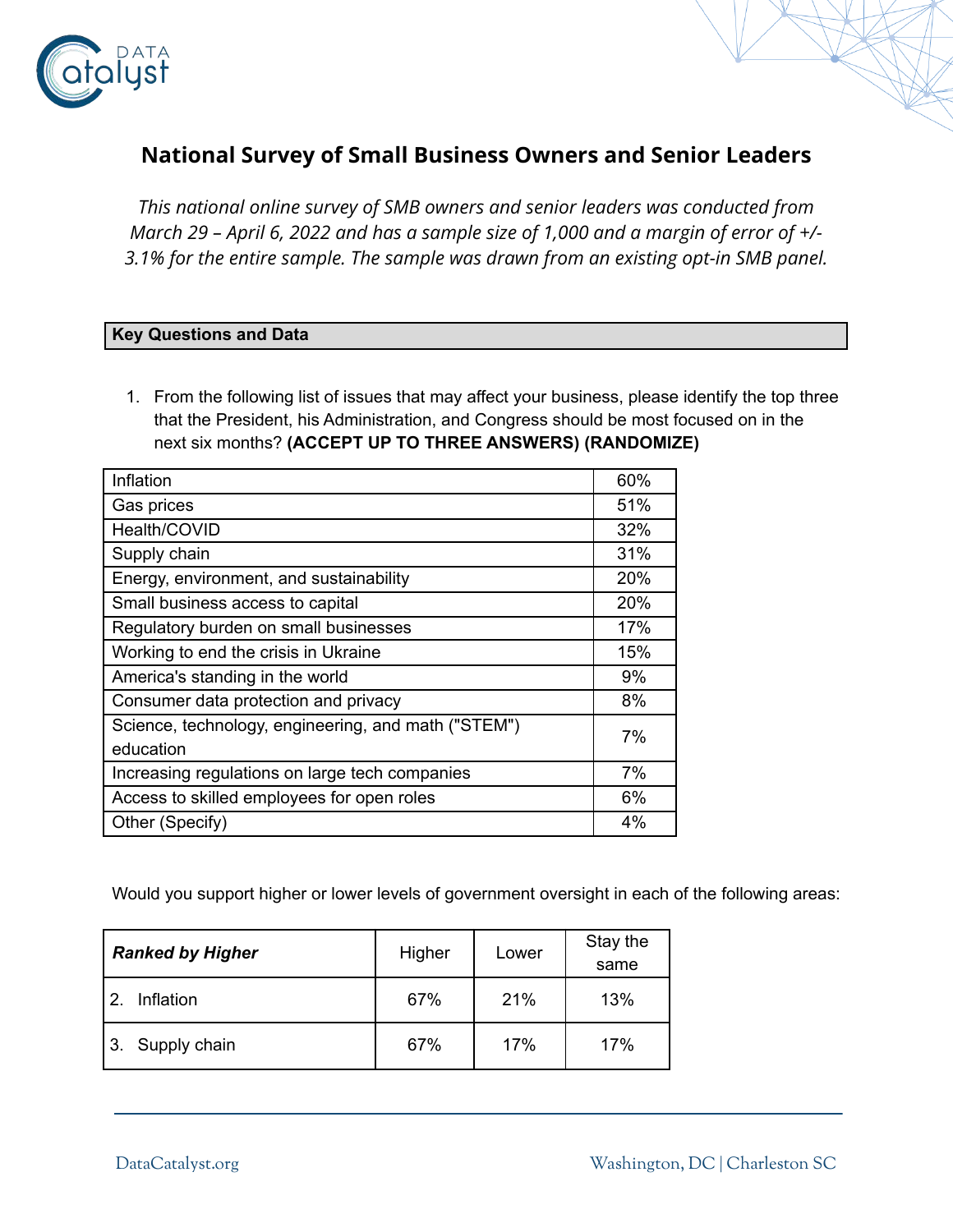| DATA<br>atalyst                                            |     |     |     |
|------------------------------------------------------------|-----|-----|-----|
| Gas prices<br>4.                                           | 62% | 25% | 13% |
| 5. America's standing in the<br>world                      | 57% | 17% | 26% |
| 6. Energy, environment, and<br>sustainability              | 57% | 24% | 19% |
| 7. Consumer data protection<br>المستحدث والمتحدث والمستحدث | 55% | 18% | 27% |

| 5.             | America's standing in the<br>world                                      | 57% | 17% | 26% |
|----------------|-------------------------------------------------------------------------|-----|-----|-----|
| 6.             | Energy, environment, and<br>sustainability                              | 57% | 24% | 19% |
| 7 <sub>1</sub> | Consumer data protection<br>and privacy                                 | 55% | 18% | 27% |
| 8.             | Small business access to<br>capital                                     | 54% | 20% | 25% |
| 9.             | Working to end the crisis in<br><b>Ukraine</b>                          | 53% | 20% | 27% |
|                | 10. Science, technology,<br>engineering, and math<br>("STEM") education | 49% | 19% | 32% |
|                | 11. Increasing regulations on<br>large tech companies                   | 47% | 24% | 28% |
|                | 12. Health/COVID                                                        | 42% | 30% | 28% |
|                | 13. Access to skilled employees<br>for open roles                       | 37% | 24% | 39% |
|                | 14. Regulatory burden on small<br>businesses                            | 36% | 41% | 23% |

15. Looking ahead to 2023, please identify the top three business issues that the President and the new Congress that starts in January (after the November midterm elections) should be most focused on? (**ACCEPT UP TO THREE ANSWERS) (RANDOMIZE)**

| Inflation                                      | 60% |
|------------------------------------------------|-----|
| Gas prices                                     | 50% |
| Supply chain                                   | 31% |
| Health/COVID                                   | 27% |
| Energy, environment, and sustainability        | 26% |
| Small business access to capital               | 18% |
| Regulatory burden on small businesses          | 18% |
| Working to end the crisis in Ukraine           | 15% |
| Consumer data protection and privacy           | 12% |
| America's standing in the world                | 11% |
| Increasing regulations on large tech companies | 8%  |
| Access to skilled employees for open roles     | 6%  |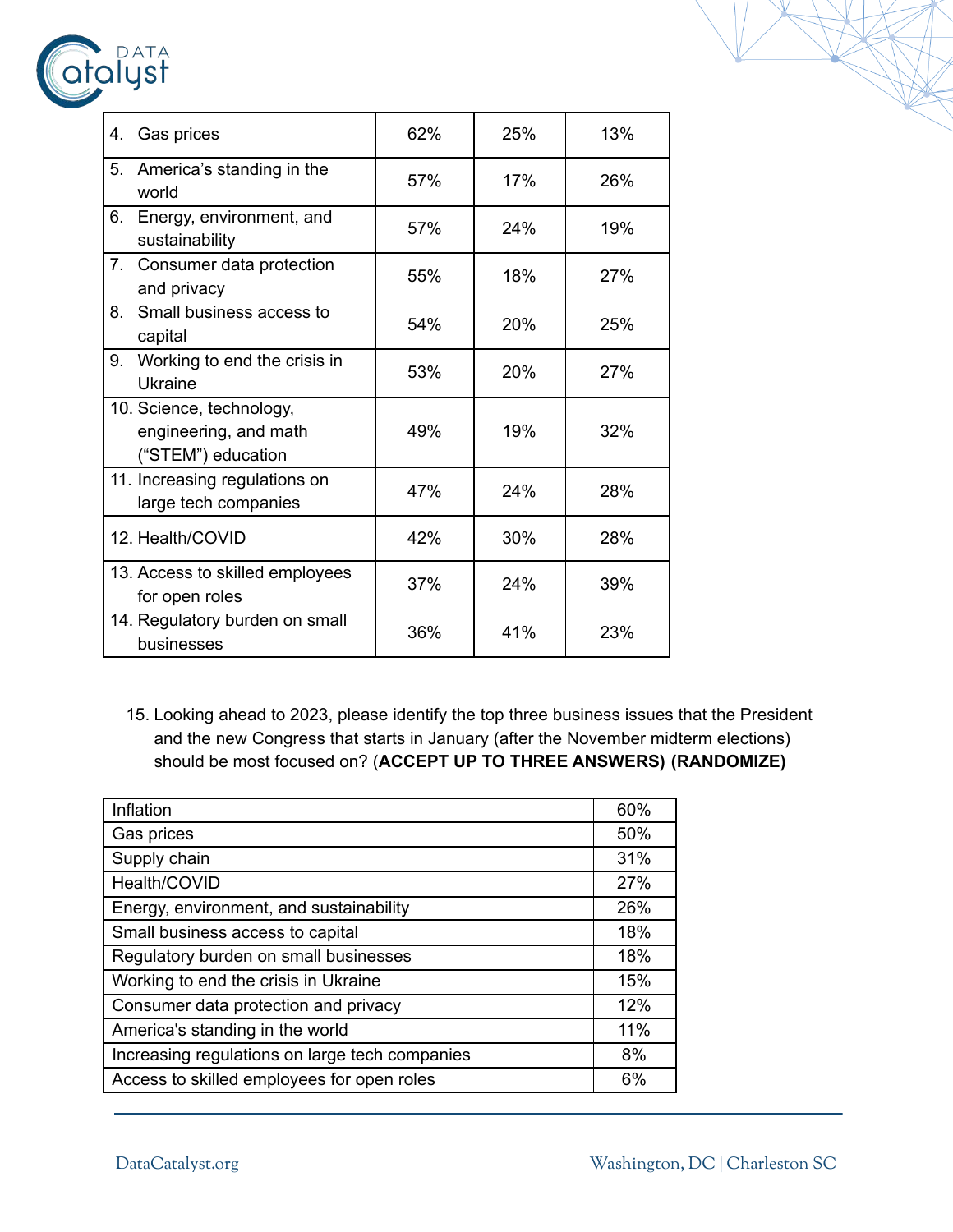

| Science, technology, engineering, and math ("STEM") | 6% |
|-----------------------------------------------------|----|
| education                                           |    |
| Other (Specify)                                     | 3% |

For each of the following U.S. industries, would you say the amount of federal government regulation is **[GRID]**

| <b>Ranked by Too High</b>         | Too high | Too low | Just about<br>right |
|-----------------------------------|----------|---------|---------------------|
| 16. Small businesses              | 46%      | 24%     | 31%                 |
| 17. Energy                        | 34%      | 43%     | 23%                 |
| 18. Automotive                    | 32%      | 23%     | 45%                 |
| 19. Technology                    | 32%      | 33%     | 35%                 |
| 20. Heavy manufacturing           | 31%      | 26%     | 44%                 |
| 21. Banking/Financial<br>services | 30%      | 35%     | 35%                 |
| 22. Pharma/Biotech                | 29%      | 47%     | 25%                 |
| 23. Social media                  | 28%      | 44%     | 28%                 |

24. You may have noticed that the government is getting more involved in regulating and overseeing aspects of technology and data. From the following list, which would you say is the area you would **most** like to see the government focus on? **SELECT ONE**

| Data security - making sure that companies protect your<br>data against hackers and cyberthieves                               | 46% |
|--------------------------------------------------------------------------------------------------------------------------------|-----|
| Data privacy - making sure that people know what data<br>about them is being collected and what companies do with<br>that data | 26% |
| <b>Antitrust</b> - regulating monopolies or companies that are too<br>big                                                      | 16% |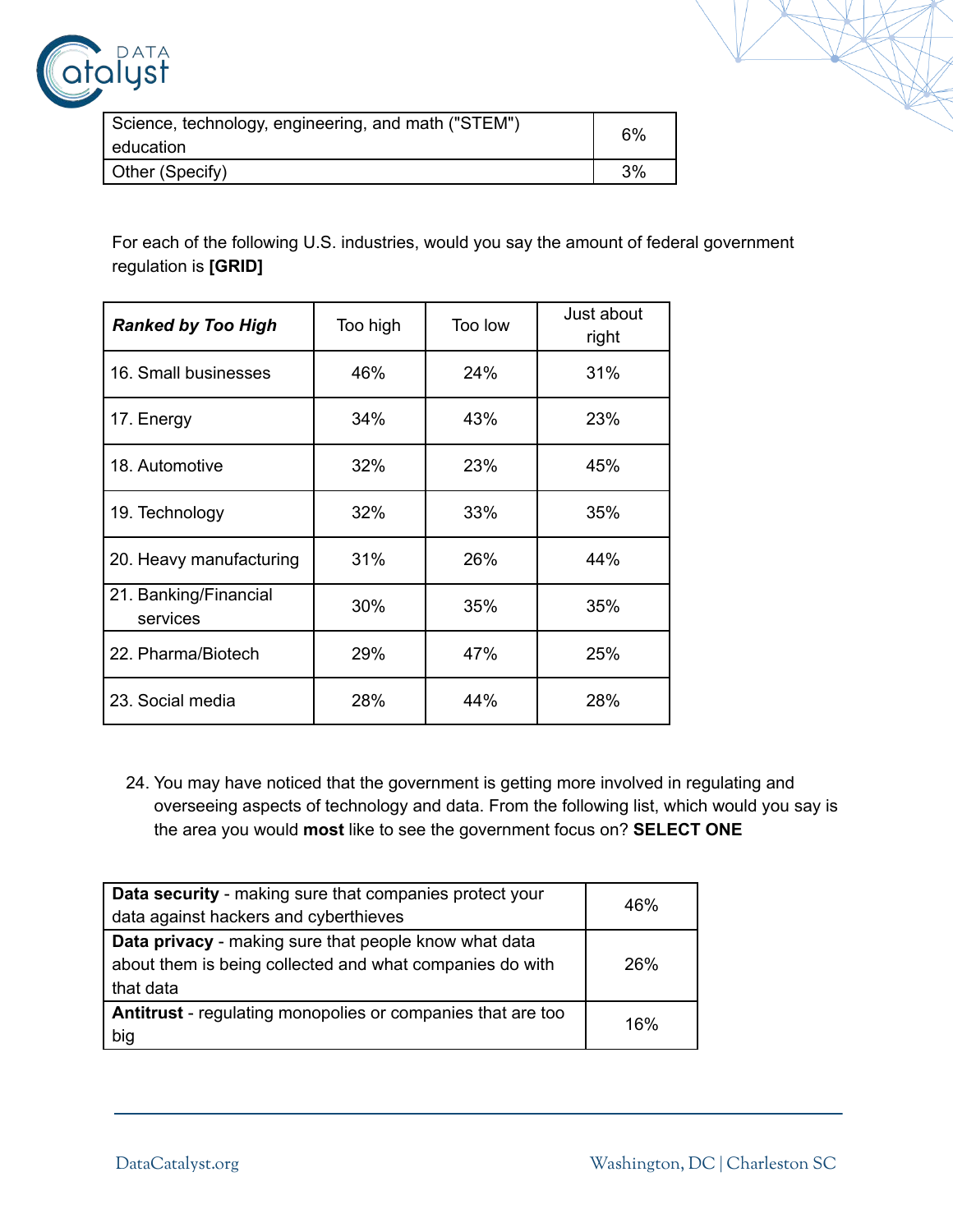

| Data sharing - deciding when large technology companies  |     |
|----------------------------------------------------------|-----|
| cannot share consumer data among their various offerings | 12% |
| even if consumers have approved sharing their data       |     |

Congress is considering new laws related to "anti-competitive" behavior of some major digital platforms. What are your feelings about the following potential unintended consequences of these new laws for small businesses?

| <b>Ranked by Serious Concerns</b>          | Serious  | Mild     | No       |
|--------------------------------------------|----------|----------|----------|
|                                            | concerns | concerns | concerns |
| 25. Squeezing small businesses' profit     | 63%      | 23%      | 15%      |
| margins from ecommerce transactions        |          |          |          |
| 26. Making it harder for customers to find | 56%      | 28%      | 16%      |
| small business' products online            |          |          |          |
| 27. Hurting small businesses' productivity |          |          |          |
| using integrated email, calendars, and     | 52%      | 30%      | 18%      |
| documents                                  |          |          |          |
| 28. Raising the costs of developing and    |          |          |          |
| maintaining small businesses' digital      | 52%      | 31%      | 17%      |
| products                                   |          |          |          |
| 29. Reducing the effectiveness of small    | 51%      | 31%      | 18%      |
| businesses' digital advertising            |          |          |          |

And what are your feelings about the following potential unintended consequences of these new laws for large technology companies that make software that most small businesses use and rely on?

| <b>Ranked by Serious Concerns</b>                                                    | Serious  | Mild     | N <sub>0</sub> |
|--------------------------------------------------------------------------------------|----------|----------|----------------|
|                                                                                      | concerns | concerns | concerns       |
| 30. Increasing the number of low-quality or<br>even dangerous (eg, viruses, spyware) | 57%      | 28%      | 15%            |
| apps in smartphone app stores                                                        |          |          |                |
| 31. Making digital technologies more                                                 | 55%      | 32%      | 13%            |
| expensive to access/buy                                                              |          |          |                |
| 32. Separating integrated services from                                              |          |          |                |
| each other (say, maps integrated with                                                | 42%      | 39%      | 19%            |
| search results when someone                                                          |          |          |                |
| searches for a location)                                                             |          |          |                |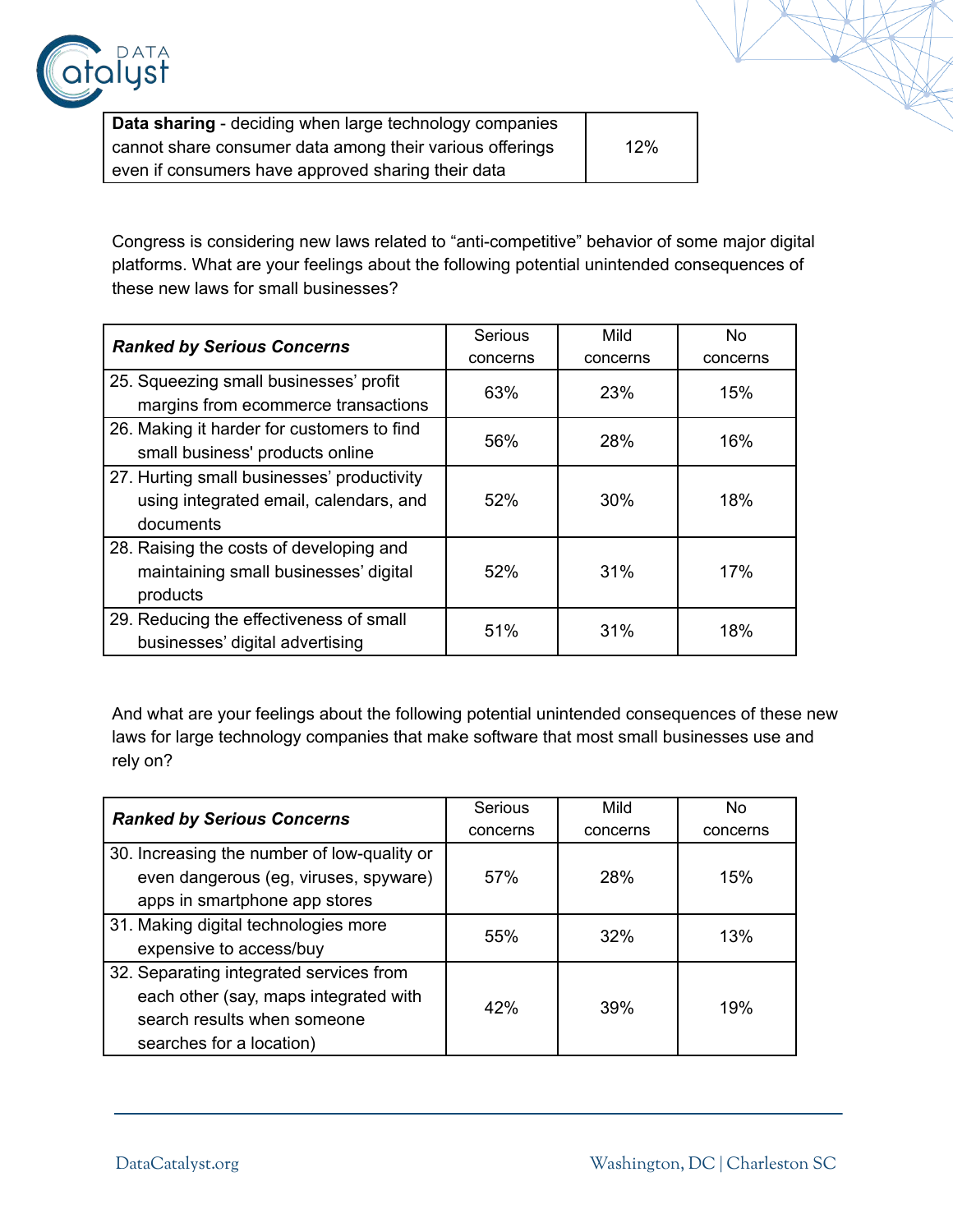

| 33. Making it illegal for big tech companies<br>to grow larger than an arbitrary number | 39% | 37% | 24% |
|-----------------------------------------------------------------------------------------|-----|-----|-----|
| 34. Breaking up big tech companies into<br>two or more smaller companies                | 34% | 40% | 26% |

35. When it comes to regulating large technology companies (either through new laws passed by Congress or through regulatory agencies such as the Federal Trade Commission), what are the most important areas for the government to focus its attention on? **Please select up to five.**

| User data safety and security                                                     | 51% |
|-----------------------------------------------------------------------------------|-----|
| Consumer data privacy                                                             | 50% |
| Cyber security of platforms                                                       | 47% |
| Misinformation and censorship (rules about what can be posted on the internet and | 33% |
| what should be taken down)                                                        |     |
| Online harassment and bullying                                                    | 29% |
| National sovereignty and foreign actors/adversaries (Russia, China, etc.)         | 25% |
| Discrimination against groups of people based on race, gender, etc.               | 24% |
| Antitrust and competitive markets                                                 | 24% |
| Net neutrality (rules about how internet companies manage data traffic over their | 23% |
| networks)                                                                         |     |
| Concerns related to new technologies like artificial intelligence                 | 23% |
| Journalism, freedom and democracy                                                 | 20% |
| Future "Tech Cold War"                                                            | 19% |
| Issues specific to younger users under 16 years old                               | 19% |
| Inequality and access to technology                                               | 18% |

## **Screening Questions**

36. How many employees does your company have in total?

| $0 - 9$   | 61% |
|-----------|-----|
| $10 - 99$ | 18% |
| 100-500   | 21% |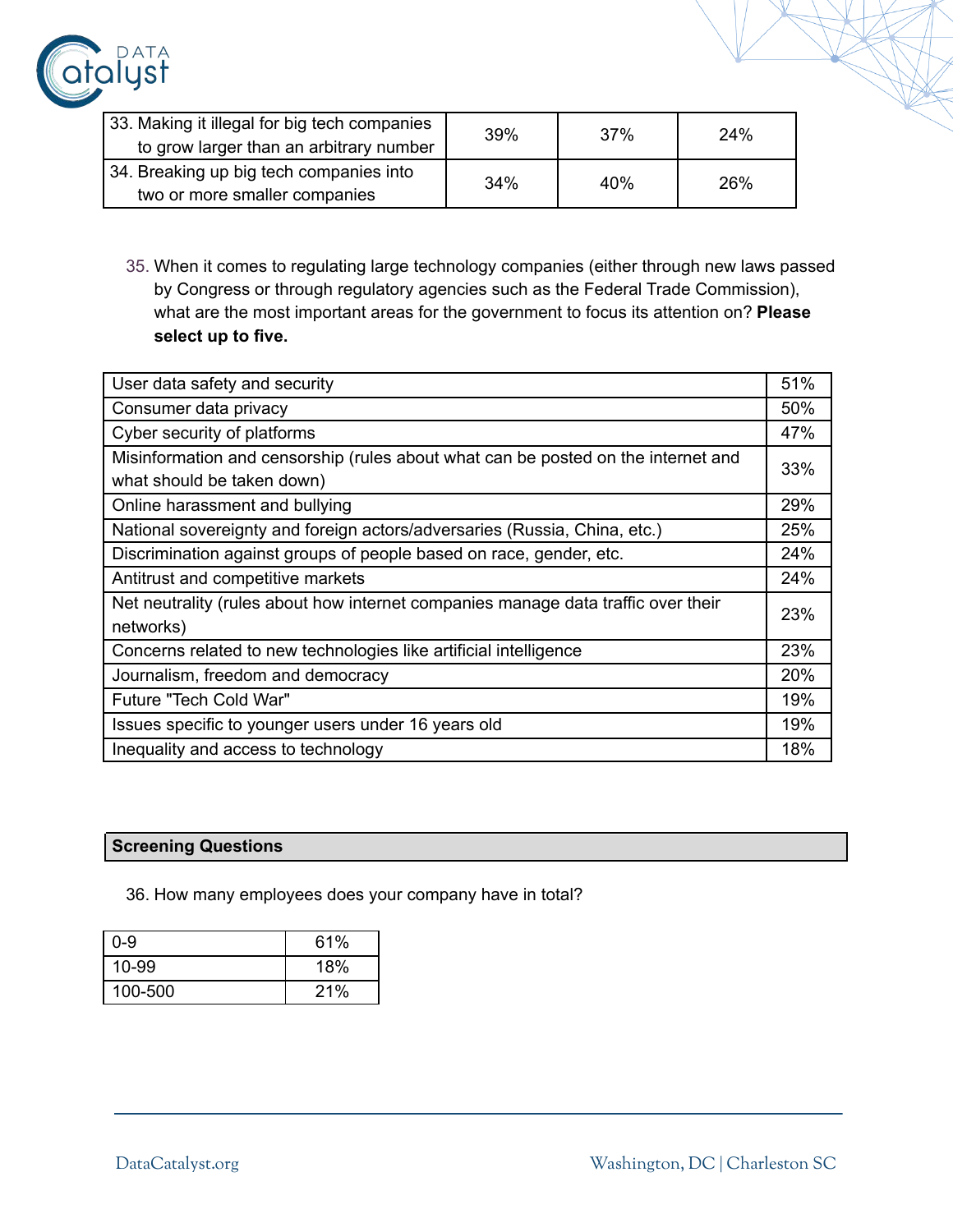

37. In what state is your company headquartered? If there isn't an official headquarters location, where is the main office, or what state has the most employees?

| NΕ        | 19% |
|-----------|-----|
| <b>MW</b> | 20% |
| S         | 38% |
| w         | 23% |

38. Which of the following best describes your current employment status? Please select one.

| Employed full-time (30+ hours per week) | 23% |
|-----------------------------------------|-----|
| Self-employed                           | 77% |

39. How would you describe your role when it comes to making decisions that affect your business? [Single select]

| I am the sole/primary decision maker                       | 80% |
|------------------------------------------------------------|-----|
| I share decision making with my partner/co-owner/executive | 21% |
| team                                                       |     |

#### 40. In what industry is your business or company?

| Advertising                        | 0%    |
|------------------------------------|-------|
| Aerospace and Aviation             | 1%    |
| <b>Amusement and Entertainment</b> | 3%    |
| <b>Apparel and Accessories</b>     | 2%    |
| Automotive                         | 1%    |
| Biotechnology                      | 1%    |
| Chemicals                          | 0%    |
| Communications/PR                  | 0%    |
| <b>Computer and Electronics</b>    | $1\%$ |
| Construction                       | 13%   |
| Consulting                         | 7%    |
| Energy                             | 0%    |
| Finance                            | 1%    |
| <b>Financial Services</b>          | 2%    |
| Food/Beverages                     | 4%    |
| Government                         | 0%    |
|                                    |       |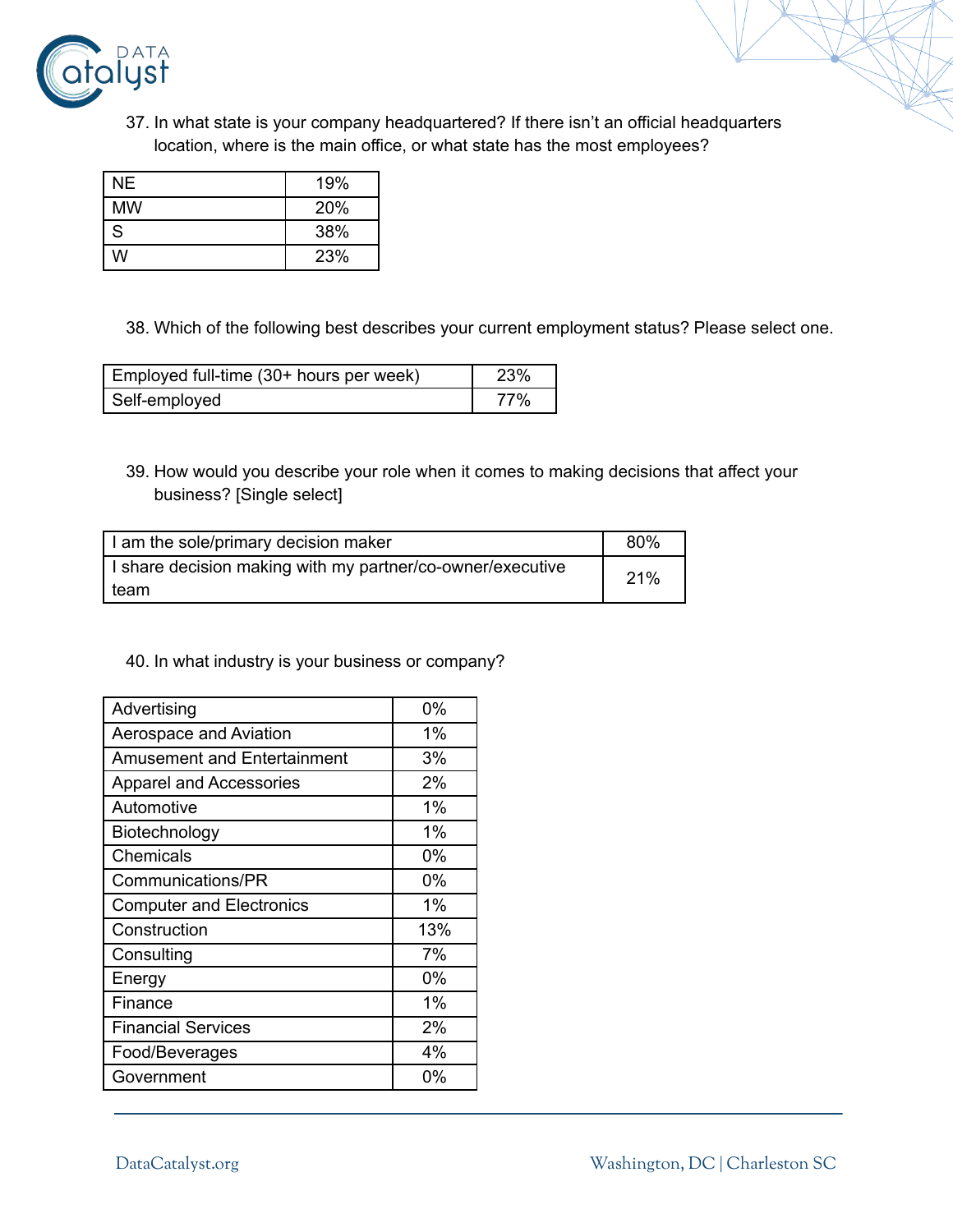

| Hospitality/Travel                   | 5%    |
|--------------------------------------|-------|
| <b>Industrial Supplies/Equipment</b> | $0\%$ |
| Insurance                            | 2%    |
| IΤ                                   | 4%    |
| Law Firm                             | 2%    |
| Lodging                              | 0%    |
| Manufacturing                        | 5%    |
| Marketing                            | 1%    |
| Media                                | 2%    |
| Non-Profit/Association               | 2%    |
| <b>Professional Services</b>         | 18%   |
| Publishing                           | 1%    |
| Real Estate/Leasing                  | 3%    |
| Retail                               | 13%   |
| Telecommunications                   | $0\%$ |
| Transport/Warehouse/Logistics        | 4%    |
| <b>Utilities</b>                     | $0\%$ |
| Wholesale                            | 3%    |

41. Does your company sell physical goods of any kind, size, or price, either wholesale or retail, to customers or companies? (it doesn't matter if services such as installation or consulting are sometimes included)

| Yes products only         | <b>22%</b> |
|---------------------------|------------|
| Yes products and services | 41%        |
| No just services          | 37%        |

42. Would you say the area your business is based is…?

| Suburban | 47% |
|----------|-----|
| Rural    | 22% |
| Urban    | 31% |

#### **Demographics**

### 43. What is your age? **<OE Numeric> [Range: 0-99]**

18-24 3%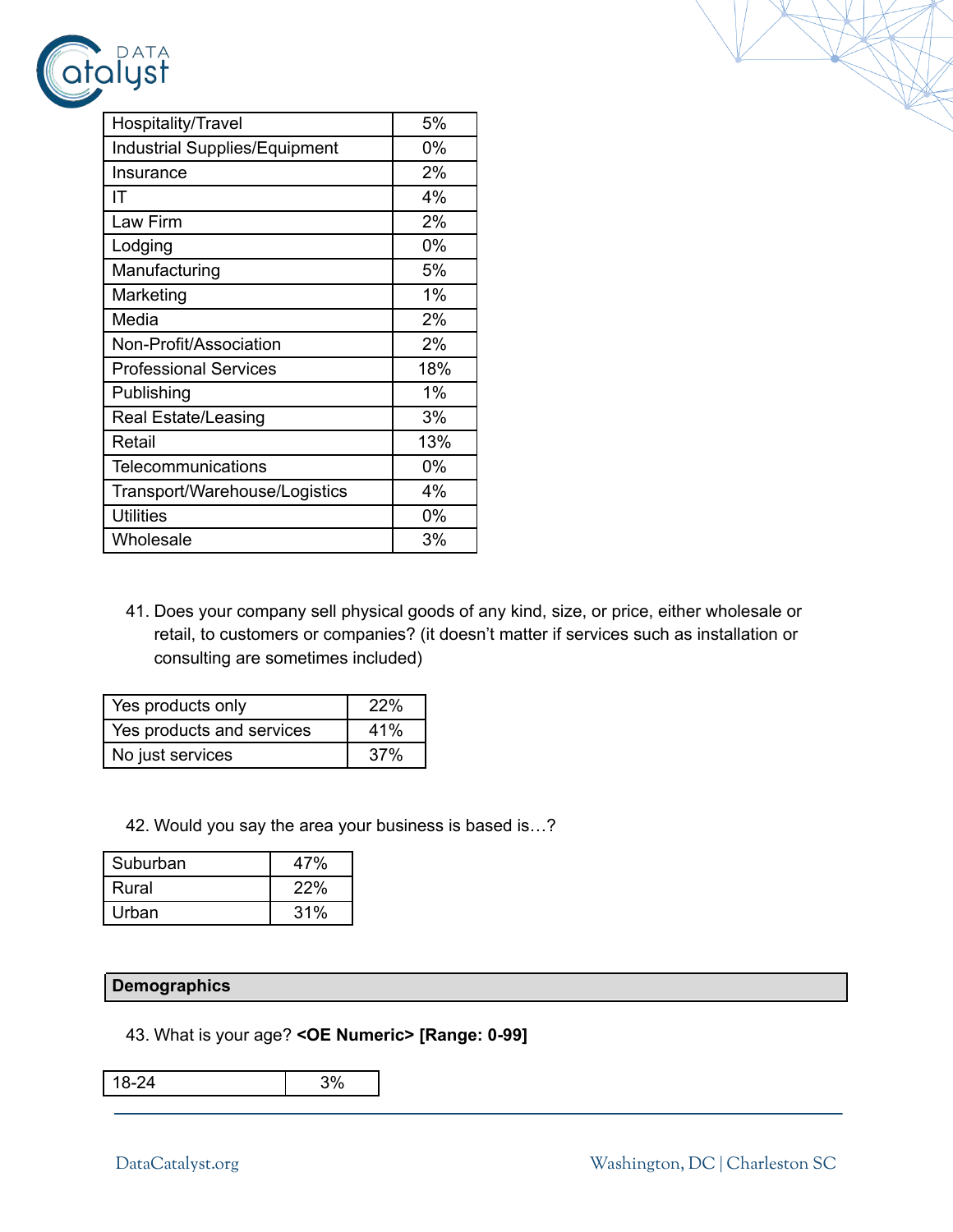

| 25-34     | 20% |
|-----------|-----|
| $35 - 44$ | 23% |
| 45-54     | 19% |
| 55-64     | 20% |
| $65+$     | 15% |

#### 44. What is your gender? [Single select]

| Male              | 49% |
|-------------------|-----|
| Female            | 50% |
| Prefer not to say | 0%  |
| Other (Specify)   | 0%  |

45. Which of the following categories best represents the highest level of schooling you completed?

| No high school                                      | $0\%$ |
|-----------------------------------------------------|-------|
| Some high school                                    | $1\%$ |
| High school graduate or equivalent (i.e., GED)      | 14%   |
| Some college but degree not received or in progress | 24%   |
| Associate degree (i.e., AA, AS)                     | 14%   |
| Bachelor's degree (i.e., BA, BS, AB)                | 32%   |
| Graduate degree (i.e., Master's, Professional,      | 16%   |
| Doctorate)                                          |       |

#### **IF SOME COLLEGE OR MORE**

46. Did any of your studies include a business curriculum?

| Yes.           | 57% |
|----------------|-----|
| No             | 39% |
| Don't remember | 4%  |

#### **ASK ALL**

47. Which of the following best describes you? Select all that apply.

White 77%